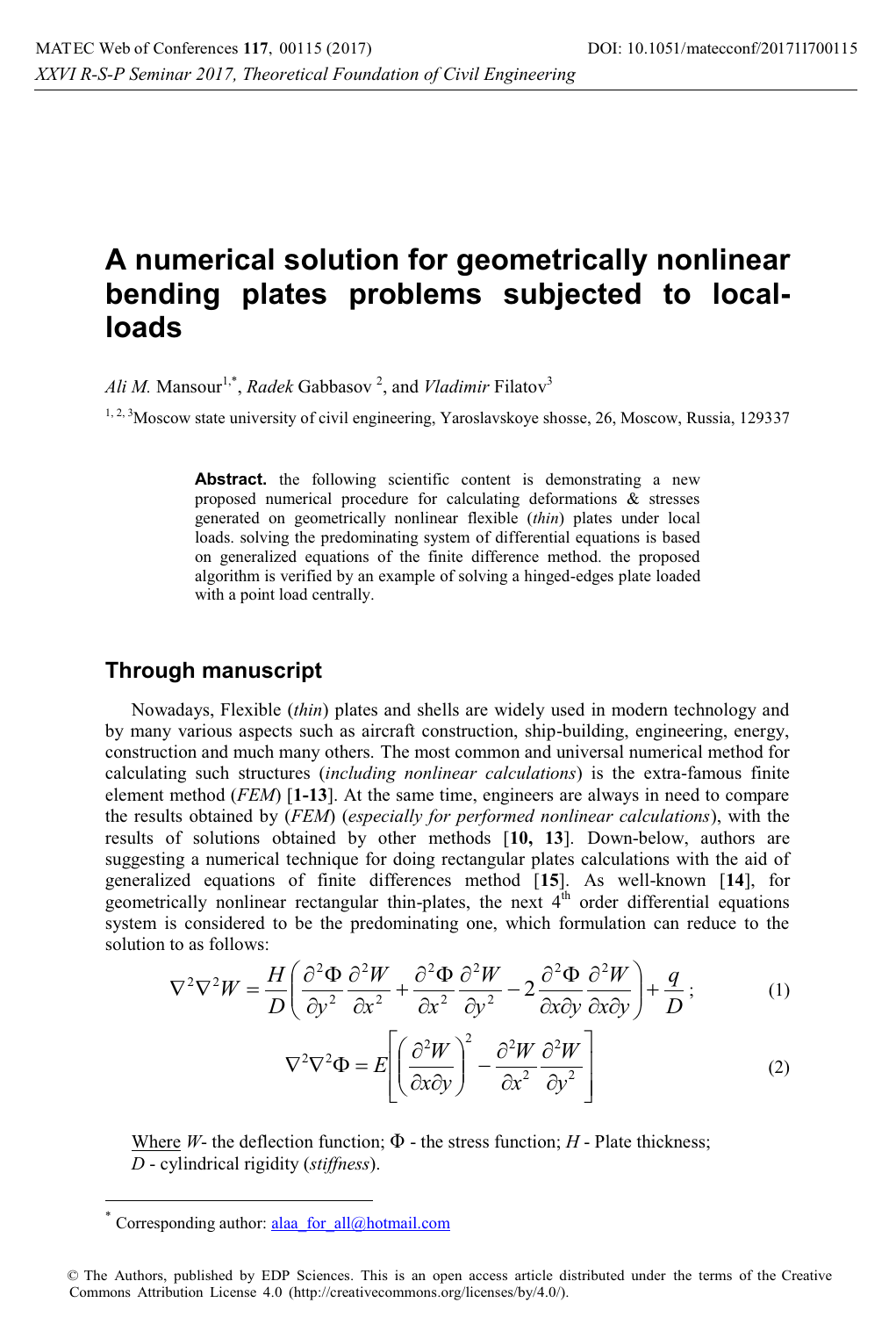Now, introducing dimensionless definitions for coordinates & parameters as:

$$
\xi = \frac{x}{a}; \eta = \frac{y}{a}; w = \frac{W}{a}; m = \frac{M}{qa^2}; M = \frac{M_x + M_y}{1 + \mu}; p = \frac{q}{q_0}
$$
 (3)

Where  $\mu$  - Poisson's ratio;  $q_0$  - the value of (*q*) at any calculation node.

And, The stress function in its dimensionless form:

$$
f = \frac{\Phi}{E a^2}
$$

Where *E* - modulus of elastic.

Rewriting EQ (1) with the terms of EQ (3) and EQ (4):

$$
\left(\frac{\partial^2}{\partial \xi^2} + \frac{\partial^2}{\partial \eta^2}\right) \left(\frac{\partial^2 w}{\partial \xi^2} + \frac{\partial^2 w}{\partial \eta^2}\right) =
$$
\n
$$
= 12\left(1 - \mu^2\right) \frac{a^2}{H^2} \left(\frac{\partial^2 f}{\partial \eta^2} \frac{\partial^2 w}{\partial \xi^2} + \frac{\partial^2 f}{\partial \xi^2} \frac{\partial^2 w}{\partial \eta^2} - 2 \frac{\partial^2 f}{\partial \xi \partial \eta} \frac{\partial^2 w}{\partial \xi \partial \eta}\right) + \frac{a^3}{D} q
$$
\n
$$
\text{Denoting that, } \frac{\partial^2 w}{\partial \xi^2} + \frac{\partial^2 w}{\partial \eta^2} = -m. \tag{6}
$$

Substituting with EQ (6) back into EQ (5), obtaining a bi-equational system of  $2<sup>nd</sup>$  order with terms of dimensionless unknowns

$$
\frac{\partial^2 m}{\partial \xi^2} + \frac{\partial^2 m}{\partial \eta^2} =
$$
\n
$$
= -12\left(1 - \mu^2\right)\frac{a^2}{H^2} \left(\frac{\partial^2 f}{\partial \eta^2} \frac{\partial^2 w}{\partial \xi^2} + \frac{\partial^2 f}{\partial \xi^2} \frac{\partial^2 w}{\partial \eta^2} - 2\frac{\partial^2 f}{\partial \xi \partial \eta} \frac{\partial^2 w}{\partial \xi \partial \eta}\right) - \frac{a^3}{D}q.
$$
\n(7)

Let the right-hand side of EQ (7) be defined as (*g*) term:

$$
g = \frac{a^3}{D}q + 12\left(1 - \mu^2\right)\frac{a^2}{H^2}\left(\frac{\partial^2 f}{\partial \eta^2}\frac{\partial^2 w}{\partial \xi^2} + \frac{\partial^2 f}{\partial \xi^2}\frac{\partial^2 w}{\partial \eta^2} - 2\frac{\partial^2 f}{\partial \xi \partial \eta}\frac{\partial^2 w}{\partial \xi \partial \eta}\right).
$$
 (8)

Then EQ (7) could be reformed as :

$$
\frac{\partial^2 m}{\partial \xi^2} + \frac{\partial^2 m}{\partial \eta^2} = -g \,. \tag{9}
$$

From EQ (2), it's also possible to obtain a couple of  $2<sup>nd</sup>$  order differential equations:

$$
\frac{\partial^2 f}{\partial \xi^2} + \frac{\partial^2 f}{\partial \eta^2} = -s \tag{10}
$$

$$
\frac{\partial^2 s}{\partial \xi^2} + \frac{\partial^2 s}{\partial \eta^2} = \frac{\partial^2 w}{\partial \xi^2} \frac{\partial^2 w}{\partial \eta^2} - \left(\frac{\partial^2 w}{\partial \xi \partial \eta}\right)^2.
$$
 (11)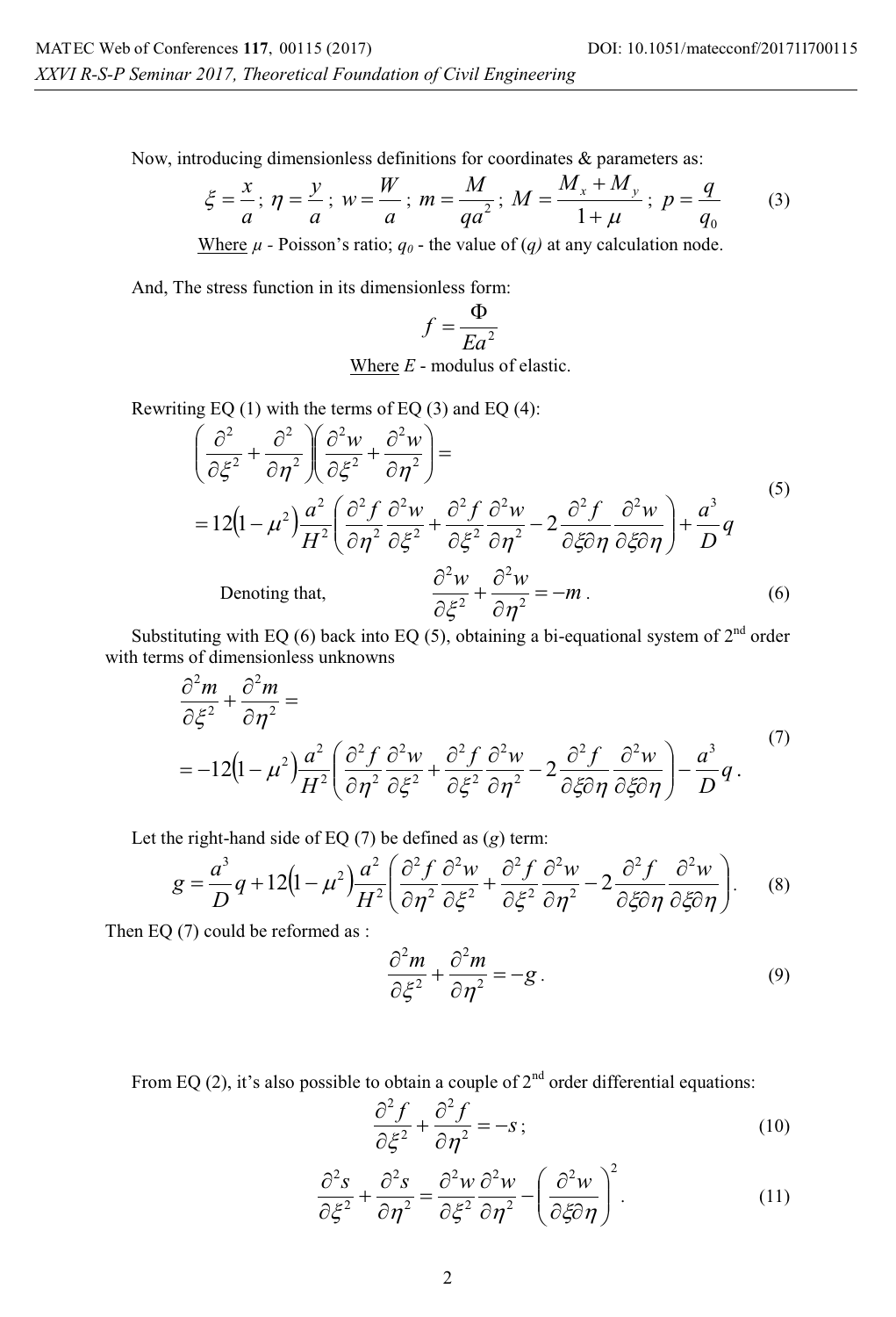Obtaining four 2nd order differential equations of the second order: EQ (9), EQ (6), EQ (11) and EQ (10); which to be solved in terms of EQ (8), considering the right-hand side of the differential equation EQ (11).

Let the right-hand side of EQ  $(11)$  be defined as  $(l)$  term  $\&$  separately could be stated as:

$$
l = \frac{\partial^2 w}{\partial \xi^2} \frac{\partial^2 w}{\partial \eta^2} - \left(\frac{\partial^2 w}{\partial \xi \partial \eta}\right)^2.
$$
 (12)

Then the equation takes the form:

$$
\frac{\partial^2 s}{\partial \xi^2} + \frac{\partial^2 s}{\partial \eta^2} = l \,. \tag{13}
$$

Solution algorithm consists of four main steps:

- 1. For  $(g = \frac{a}{b}q)$ 3  $g = \frac{a^3}{D}q$ ) & with the aid of EQ (9), the value of (*m*) to be determined.
- 2. With EQ  $(6)$  & solving the system of equations, we can find the deflection value (*w*) at the calculated node.
- 3. The values of  $(l)$ ,  $(s)$  and then  $(l)$  to be determined using EQ (12) & EQ (13) and EQ (10) respectively.
- 4. The same wise, the new value of  $(g)$  to be calculated using EQ  $(8)$ .

The previous steps to be repeated while moving to a new calculation cycle (*new calculation node*), considering that

$$
g=\frac{1}{2}\big(g_{n-1}+g_n\big)
$$

where  $g_n$  - the value of  $(g)$  out of the last calculation cycle.

 $g_{n-1}$  - the value of (*g*) out of the penultimate (*before-last*) calculation cycle.

The generalized equations of the finite difference method [**15**] are used to solve the above differential equations,which consider the discontinuity of the unknown function and its first derivative represented by the right-hand sides of the previous differential equations.

For the aim of illustrating the presented algorithm, Calculation of local load case is considered; Suppose that a load in the form of two symmetrically triangles acts on the center of a 4-sided hinge-supported square thin-plate as shown in (**Fig. 1**), noting that the load takes that triangular form affecting a small loaded area, thus; we can say that it acts as a point load relatively governed by the following formula:

$$
P = 4\frac{1}{2}kh_a q_0,
$$
\n(14)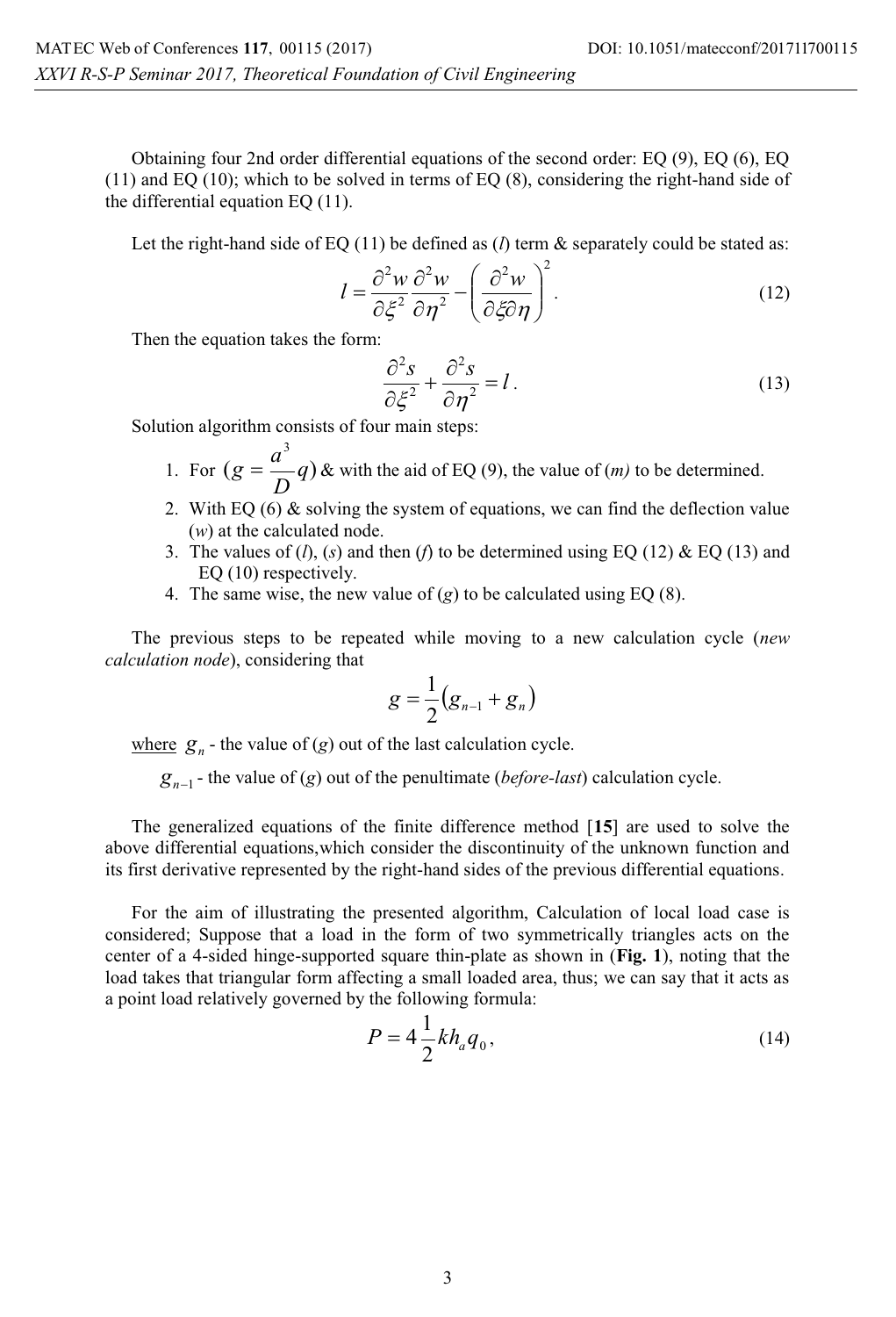Where  $q_0$  – load intensity;  $h$  – meshing step;  $a$  - square plate side length;  $K$  - coefficient that represents the contribution of the loaded part (*h).*



**Fig. 1.** A 4-sided hinge-supported square thin-plate loaded centrally.

Simplifying EQ  $(14)$ , separating  $(q_0)$  in a formula individual side getting that *kha*  $q_0 = \frac{P}{2kha}$  which implies the load intensity in its dimensionless form  $(q_0^*)$  as:

$$
q_0^* = \frac{q_0}{P/a} = \frac{1}{2kh}.
$$
 (15)

In the verifying example currently studied here, and in order to go through the solution steps; it is necessary to the considered the approximation of the differential EQ (9) taking into account the boundary conditions and the stripped pattern of the load centered onto the plate.

As per (3.1.24) (*Equation No.24, 1st Clause at the 3rd chapter*) reference [**15**] multiplied by  $(h^2)$ , applied to node 11 (**Fig. 1**):

$$
4m_{01} - 4m_{11} + h(\Delta^{I\text{-II}}m_{11}^{\xi} + \Delta^{I\text{-III}}m_{11}^{\eta}) = -h^2 g_{11},\tag{16}
$$

Where the shear force discontinuities are involved into calculations according to EQ

(15) as 
$$
\Delta m^{\xi} = \Delta m^{\eta} = \frac{1}{2kh_a}
$$
,  $g_{11}$  -calculated by EQ (8) within the condition  $\frac{a^3}{D}q = 0$ .

As well as boundary conditions know cause the bending moments to be always equal to zero on its nodes, thus  $m_{0i} = 0$ ; using EQ (16) we get:

$$
m_{11} = \frac{h^2}{4} g_{11} + \frac{h}{4} \frac{1}{2kh} 2.
$$
 (17)

Concerning the non-linear formulation of our problem, besides  $q=0-g_{II}=0$ , EQ (17) generates;

$$
m_{11} = \frac{1}{4k}.
$$
  
When  $(k \to 0)$ ;  $(m_{11} \to \infty)$  (18)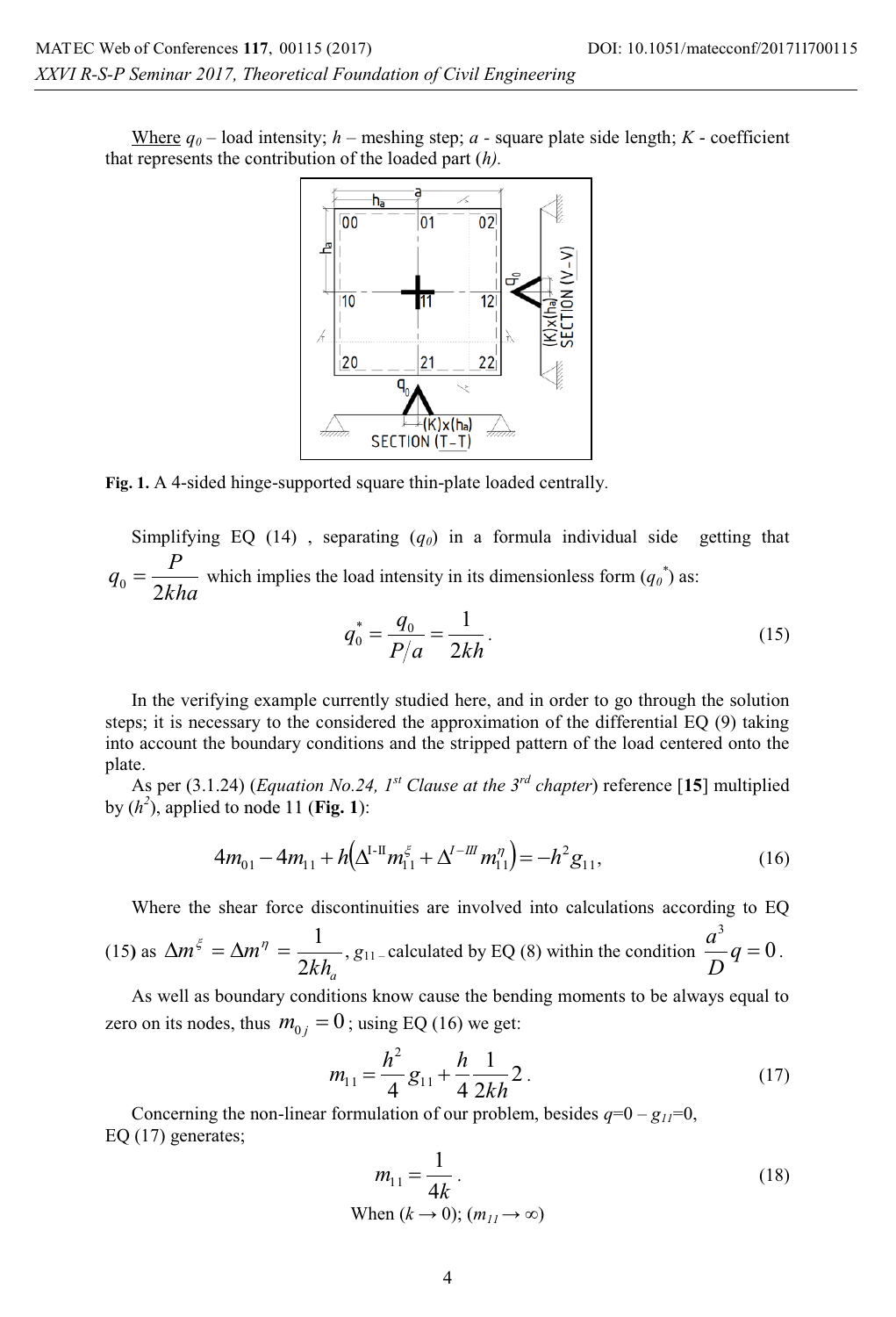For deflections determination, the difference syntax of EQ (6) should be applied to node 11. Once more using (3.1.25) of reference [15], multiplied by  $(h^4)$  getting:

$$
4w_{01} - 4w_{11} = -h^2 m_{11}.
$$
 (19)

From the boundary conditions  $\rightarrow w_{01}=0$ , then for  $h=1/2$ ,  $g_{11}=0$  and the value of  $m_{11}$ (*calculated before via EQ (17)*), EQ (19) gives us:

$$
w_{11} = \frac{h^2}{4} m_{11} = \frac{h^2}{4} \frac{1}{4k} = \frac{1}{4} \frac{1}{2^2} \frac{1}{4} \frac{1}{k} = \frac{1}{64k}.
$$
 (20)

In accordance to the solution algorithm stated above, difference syntax of EQ (9) to be written taking into calculations  $g_{11}=0$ , the algorithm is validated through EQ (18) that originally came from EQ (16). From EQ (6) ,associated with the resulted value of  $m_{11}$ ; we can find the value of  $w_{11}$ . Also, with the aid of EQ (12); we can get the value of (*l*), the same fashion, solving EQ (13) generates the value of  $(s)$  noting that all these  $2<sup>nd</sup>$  order differential operators are to be written in their difference forms.

On that, when 
$$
(g_{11} = 0) \rightarrow m_{11} = \frac{1}{4k}
$$
;  $w_{11} = \frac{1}{64k}$ .

Returning to EQ (12) for expressing *l* in terms of  $w_{11}$ :  $l_{11} = 64w_{11}^2$  and to EQ (13) for determining the value of *s* at node 11. Next to that; EQ (10) allows us to find the value of  $(f_{11})$ . By the end of this calculation cycle, confirming the value of  $g_{11}$  (*on bases of EQ (8)*) when  $q = 0$  as follows:

$$
g_{11} = 96\left(1 - \mu^2\right)\frac{a^2}{H^2}\frac{1}{h^4}f_{11}w_{11}.
$$
 (21)

Finally, the previous cycle is repeated. Exact data for solving the problem numerically could be taken from (*84th page*) reference [**14**].

Progress of solution to be monitored in the light of the proceeded algorithm. For  $g_{11}=0$ and depending on EQ (17); an initial value of  $m_{11}$  to be determined, and once more substituting in EQ (17) when  $k=1$ ; getting that  $(m_{11}=0.25)$ . difference approximation for the differential equation EQ (6) gives us:

$$
w_{11} = \frac{1}{4} \frac{1}{2^2} m_{11}.
$$

Further proceeding through the previous mentioned algorithm results in the values;

 $s_{11} = -4w_{11}^2$  &  $f_{11} = 0.0625s_{11}$  and those values forming finally:

$$
52,73m_{11}^3 + m_{11} = 0,25 \tag{22}
$$

At the end & after determining the value of  $m_{11} = 0.132$ , following the same technique enables us to calculate the other parameters with the aid of the previous set of equations. Now, it became possible to solve that kind of problems, such that in reference [**14**], relatively;

$$
\varphi = \frac{W}{H}
$$

Where *W*- the maximum deflection; *H* - Plate thickness

The numerical solution presented in this paper and other more similar numerical proposals become more acceptable in practical calculations, since all such solutions find their way to be performed on modern computers…